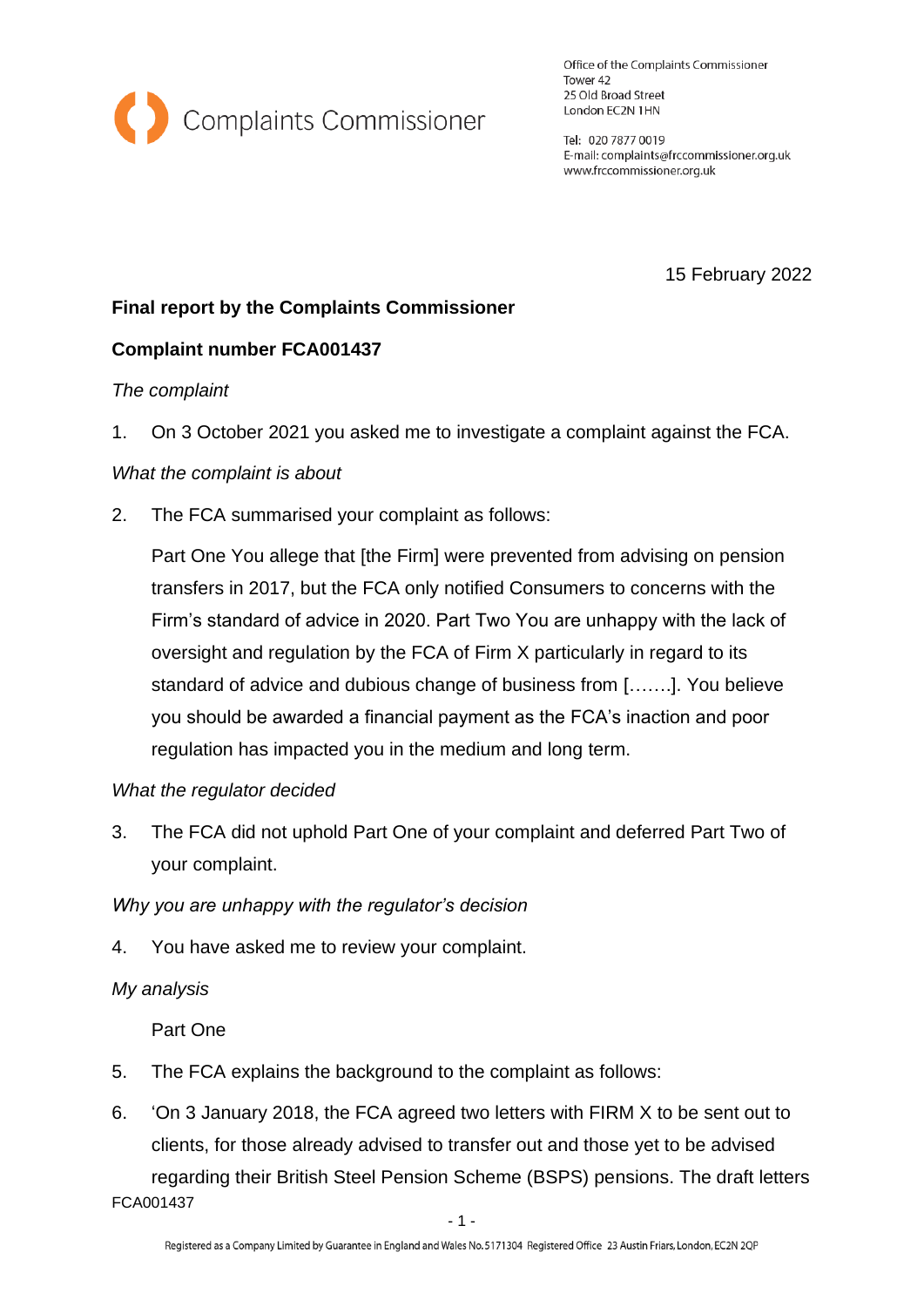were sent to FIRM X's Director and Chief Compliance Officer Function. The letters contained the following references below:

• As a result of discussions between our regulator, the Financial Conduct Authority (the "FCA") and us, we have voluntarily applied to the FCA for certain restrictions to be imposed on the way that we carry out our business. As a result, we cannot give any advice about transferring BSPS benefits; and as you are one of our clients affected by this restriction, we wish to make sure you are aware of it and that you may have to take action as a result of it. We are therefore writing to you now to alert you to the fact that, if you still wish to receive advice about the choices you have, you will need to make alternative arrangements by finding a new regulated pensions adviser. We will not charge you for any of our work undertaken."

- 7. On 22 December 2017, FIRM X provided a Voluntary Requirements Notice (VREQ) to the FCA, under which FIRM X stopped providing DB transfer advice. This was applied to the FS Register on 28 December 2017.
- 8. In October 2020, it became clear that FIRM X were insolvent and could not afford to undertake proactive work to identify consumers who had suffered loss because of unsuitable advice.
- 9. The FCA decided to contact the related consumers in December 2020 so that they could make claims to the Liquidator and to the Financial Services Compensation Scheme (FSCS).
- 10. It is our view that from January 2018 to December 2020, the FCA had taken the necessary steps to protect FIRM X investors and informed them when it was no longer possible to secure their redress'.
- 11. You have said to me:
	- a. 'I did not receive the supposed Jan 2018 letter from Firm X. What proof have Firm X or FCA got that it was delivered to me.
	- b. As stated, I have not seen the 2018 Firm X letter, but the pertinent extracts from it in the Sept 16th 2021 FCA letter to me rejecting my complaint does not mention anything regarding FCA concerns regarding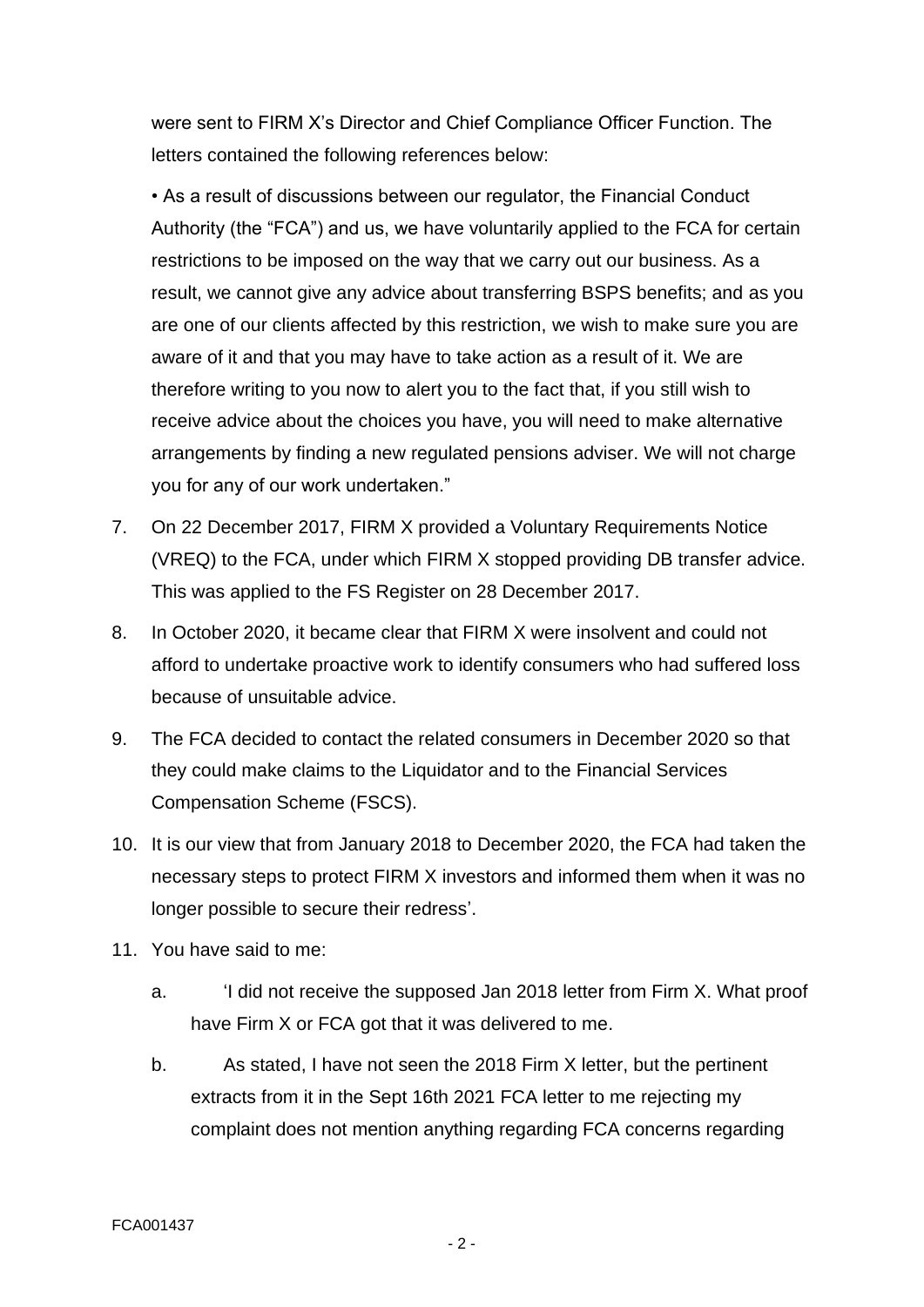Firm X giving poor DB advice. Also, it does not mention anything about a possible claim regarding this advice.

- c. Given such a serious matter, why did the FCA not send letters direct to customers in Jan 2018? As they did almost 3 years later in December 2020'.
- 12. You have made these points because as you did not get the letter in 2018, and by the time you received the FCA letter in 2020 the firm was insolvent and you could not be put back into the position you were before the advice you allege was unsuitable was given to you.
- 13. I have raised the points you make with the FCA, and it responded that:
	- a. 'On January 2018, the FCA agreed two letters with Firm X to be sent out to clients, for those already advised to transfer out and those yet to be advised regarding their British Steel Pension Scheme (BSPS) pensions. The firm agreed it would be sending the letters in the first couple of days in January 2018. As the firm had stated it would be sending the letters, we would not ordinarily ask for evidence unless we had reason to think that they would not take the agreed action. The firm had previously cooperated with the FCA and we had no reason to believe the firm would not send the letters out.
	- b. In October 2020, it became clear that Firm X were insolvent and could not afford to undertake proactive work to identify consumers who had suffered loss as a result of unsuitable advice. The FCA decided to contact the related consumers in December 2020 so that they could make claims to the Liquidator and to the Financial Services Compensation Scheme (FSCS).
	- c. We did not contact the consumers in 2018 as at that time we were assessing if consumers had been given unsuitable advice and if a past business review was required to assess advice and provide redress, and so our diagnostic work was ongoing. We wrote to the firm's clients in 2020 as at that point it became clear that the firm would not be able to carry out a past business review as it had insufficient funds, and we therefore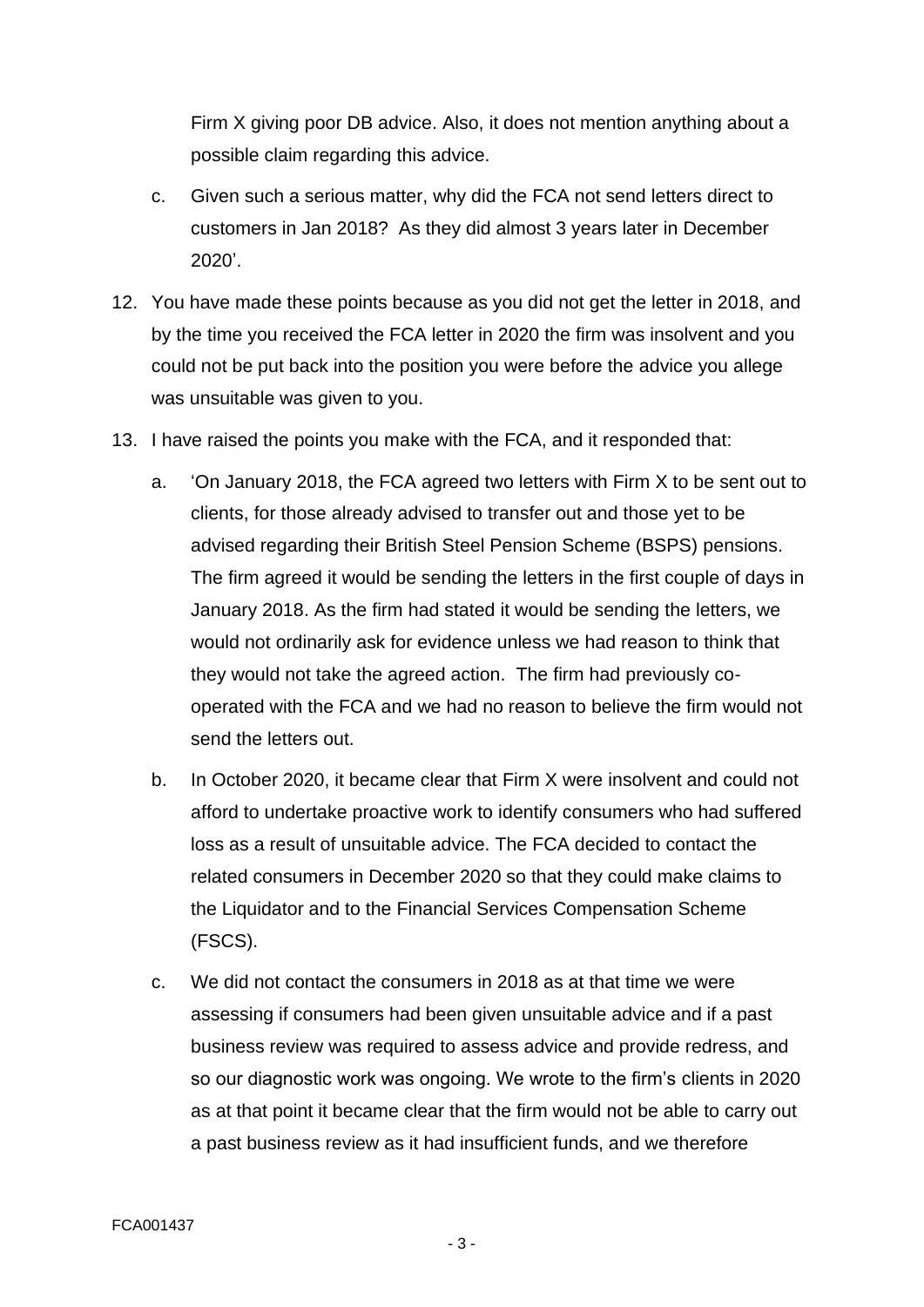wanted to alert consumers that if they were concerned about the advice, they had received they would need to make a complaint.'

- 14. I have sympathy with your situation. However, I do not consider the FCA's reasons for not writing to Firm X's customers in 2018 unreasonable. The firm was cooperating and it is not the FCA's role to conduct business on behalf of a functioning firm. I asked the FCA if it would nevertheless be sensible in situations such as this to ask the firm to confirm it had actually sent the letters it had said it would, even if the FCA did not ask for specific proof or evidence. The FCA responded that 'Supervision, as part of their daily regulatory work, require firms to constantly take actions according to our requests. The FCA therefore does not feel that we need to change the way we currently work because: We already ask for such evidence, but we do so according to the circumstances of each case and on a risk-based approach and 'To agree to a more wide ranging recommendation that requires Supervision to confirm that firms' have complied with all of our requests would be extremely burdensome for both the FCA and firms'.
- 15. In this case, it is not certain whether the firm did or did not send you a letter in 2018. The fact you did not receive a letter does not necessarily mean that a letter was not sent as it may have been sent and gone astray; or it may not have been sent at all. Because of the FCA's procedures in 2018, checks were not made with Firm X and it cannot be established definitely what happened. I am now suggesting that the FCA consider ways to improve its processes in this respect. It is disappointing that the FCA, in its response, is content with not knowing whether a firm is actually doing what it has asked of it. I don't agree, it is too much of a burden for FCA to ask firms to confirm by email that the FCA request has in fact been actioned.
- 16. I note that you disagree that the content of the letter, had you had it, would have informed you appropriately that the FCA had concerns about Firm X giving poor advice. This is not an element of complaint which the FCA has considered as part of its own investigation. Usually, under the Complaints scheme, I would refer you back to the FCA for an initial investigation as that is usually the swiftest way to resolve new complaints. In this case, I do not think that is necessary. You have raised a hypothetical point. As you did not receive the

- 4 -